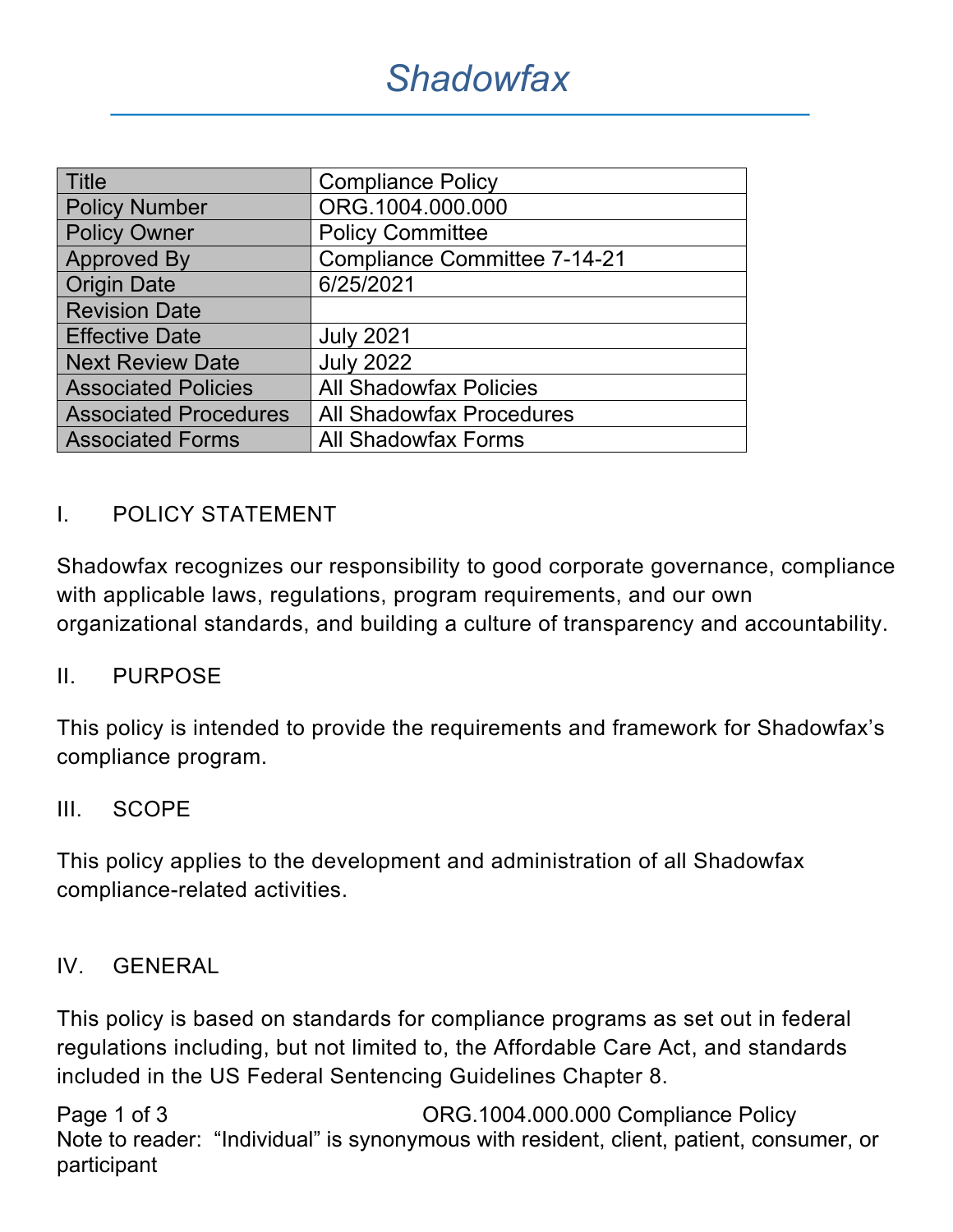## V. POLICY

## Compliance Officer

Shadowfax shall select an individual in a high-level management position to act as the organization's Compliance Officer. This individual shall be selected by the Chief Executive Officer and ratified by a resolution of Shadowfax's Board of Directors.

## Compliance Committee

Shadowfax will maintain a cross-program Compliance Committee responsible for Shadowfax's compliance program. Shadowfax's Compliance Officer is a member and the chairperson of the Committee; the other members of the Committee include, at a minimum, each member of the Executive Team and the Director of Nursing. The Compliance Committee will review membership annually.

The Compliance Committee will meet quarterly, at a minimum, and more frequently if requested by the Shadowfax's CEO, Board of Directors or as determined by the Compliance Committee. Each Compliance Committee meeting will have a written agenda and post-meeting minutes in a location accessible to all Compliance Committee members.

Compliance Committee responsibilities include directing, creating, and maintaining the following compliance capabilities throughout Shadowfax:

- 1. Written policies, procedures, and standards of conduct.
- 2. Proper oversight of the program, including designating a Compliance Officer who will have day-to-day responsibility for program functions.
- 3. Care in delegating authority.
- 4. Staff training and education as specified by regulation as well as to establish and promote compliance expectations and compliance resources available to staff.
- 5. Two-way communications throughout the organization, including providing mechanisms to raise compliance-related questions or report concerns

Page 2 of 3 CRG.1004.000.000 Compliance Policy Note to reader: "Individual" is synonymous with resident, client, patient, consumer, or participant